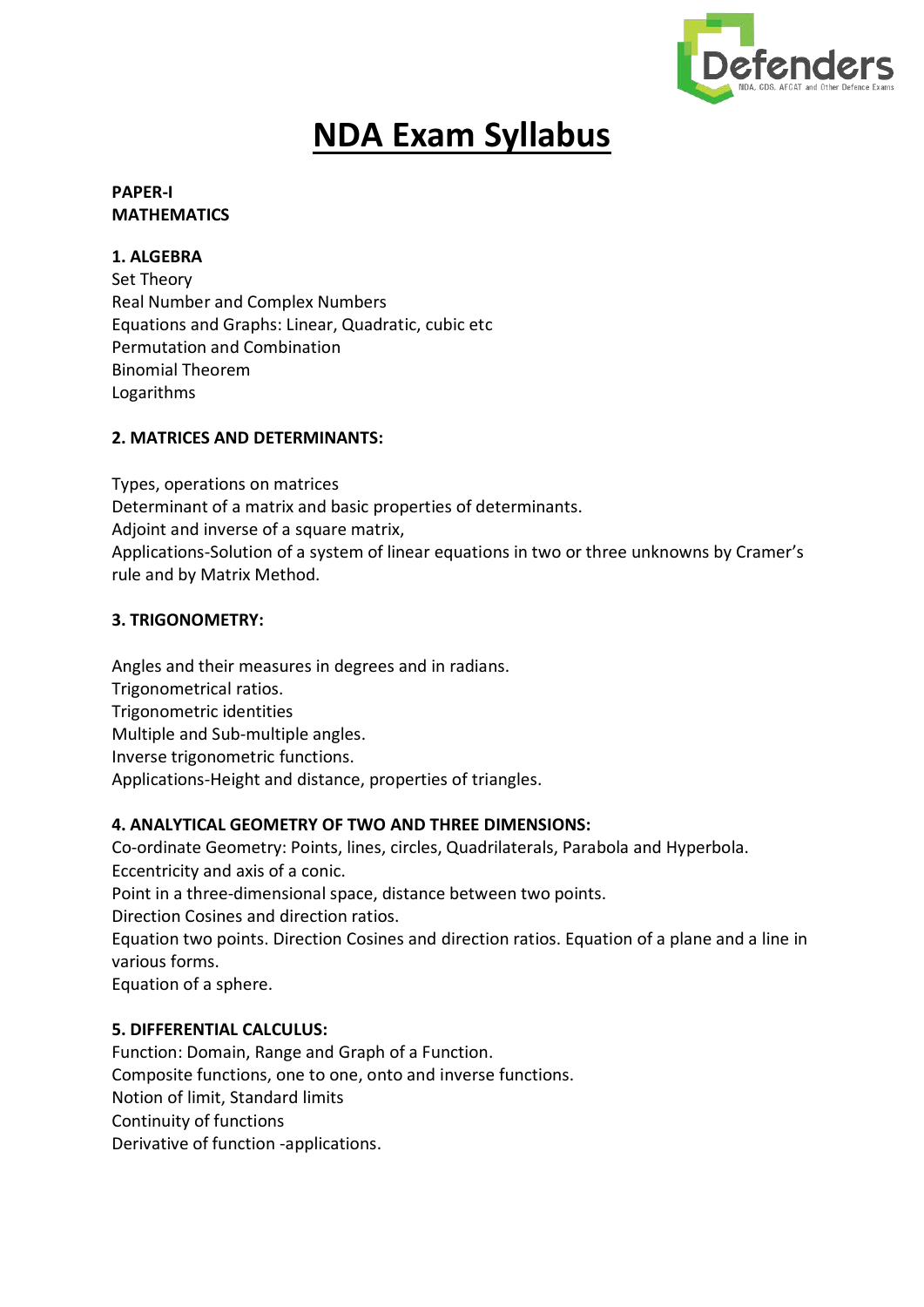

Derivatives of sum, product and quotient of functions, derivative of a function with respect to another function, derivative of a composite function. Second order derivatives. Increasing and decreasing functions.

Application of derivatives in problems of maxima and minima.

## **6. INTEGRAL CALCULUS AND DIFFERENTIAL EQUATIONS:**

Integration as inverse of differentiation, integration by substitution and by parts, standard integrals involving algebraic expressions, trigonometric, exponential, and hyperbolic functions.

Evaluation of definite integrals—determination of areas of plane regions bounded by curves—applications.

Definition of order and degree of a differential equation, formation of a differential equation by examples.

General and solution of a differential equations, solution of first order and first-degree differential equations of various types

Application in problems of growth and decay.

## **7. VECTOR ALGEBRA:**

Vectors in two and three dimensions, magnitude, and direction of a vector.

Unit and null vectors, addition of vectors, scalar multiplication of a vector, scalar product, or dot product of two vectors.

Vector product or cross product of two vectors.

Applications—work done by a force and moment of a force and in geometrical problems.

## **8. STATISTICS AND PROBABILITY:**

#### **Statistics:**

Classification of data, Frequency distribution, cumulative frequency distribution Measures of Central tendency—Mean, median and mode.

Variance and standard deviation—determination and comparison.

Correlation and regression.

## **Probability:**

Random experiment, outcomes and associated sample space, events, mutually exclusive and exhaustive events, impossible and certain events. Union and Intersection of events. Complementary, elementary, and composite events.

Definition of probability—classical and statistical

Conditional probability,

Bayes' theorem

Random variable as function on a sample space.

Binomial distribution,

**PAPER-II GENERAL ABILITY TEST**

## **Part 'A'—ENGLISH (Maximum Marks—200)**

Grammar and usage Comprehension and cohesion Spotting of errors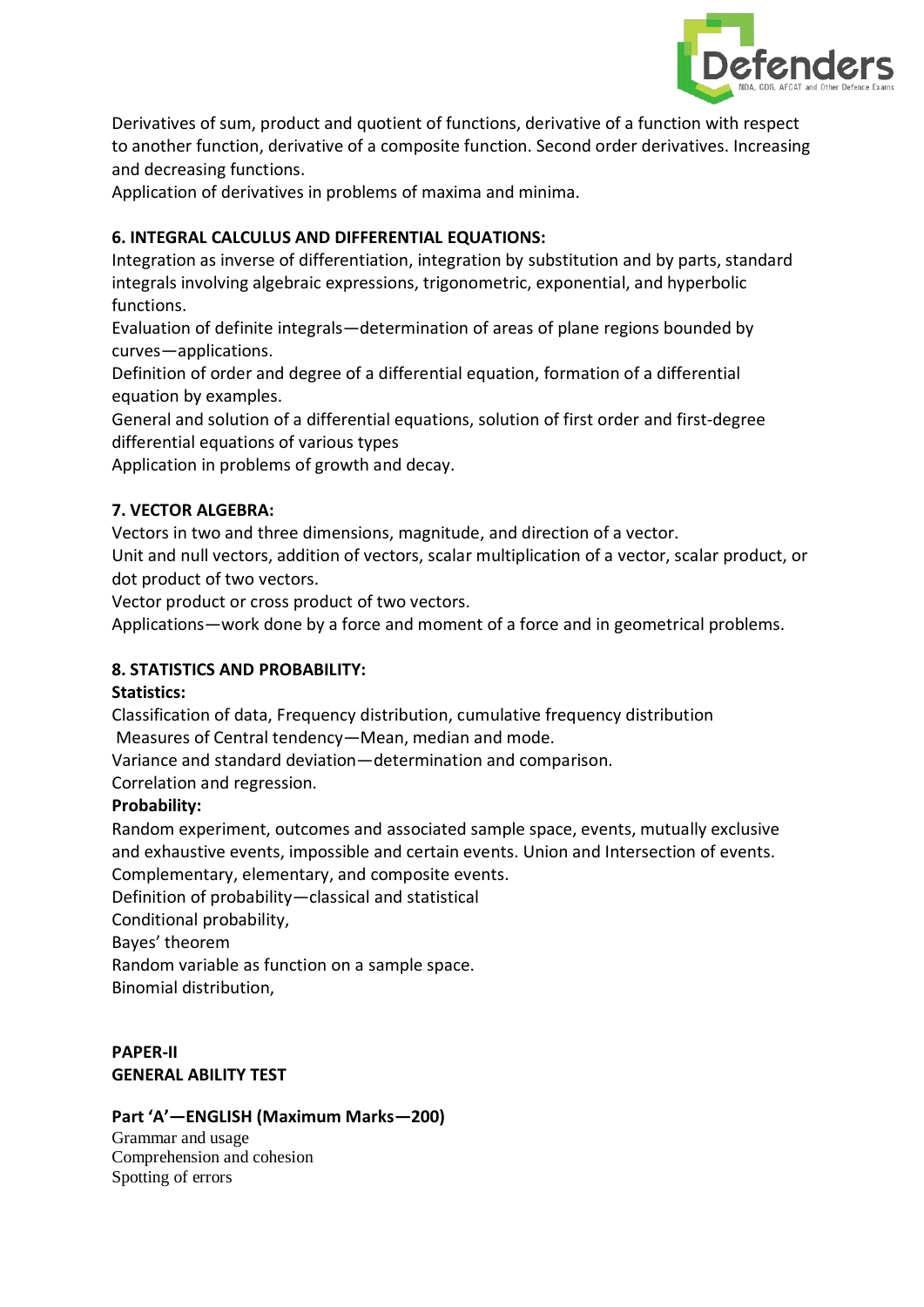

Para Jumbling Fill in the blanks Synonyms and antonyms Vocabulary Cloze test Sentence correction and improvement Idioms and proverbs Completion of Sentence and Para

## **Part 'B'—GENERAL KNOWLEDGE (Maximum Marks—400)**

# **Section 'A' (Physics)**

Physical Properties and States of Matter, Mass, Weight, Volume, Density and Specific Gravity, Principle of Archimedes, Pressure Barometer.

Motion of objects, Velocity and Acceleration, Newton's Laws of Motion, Force and Momentum, Parallelogram of Forces, Stability and Equilibrium of bodies, Gravitation, elementary ideas of work, Power and Energy.

Effects of Heat, Measurement of Temperature and Heat, change of State and Latent Heat, Modes of transference of Heat.

Sound waves and their properties, Simple musical instruments.

Rectilinear propagation of Light, Reflection and refraction. Spherical mirrors and Lenses, Human Eye.

Natural and Artificial Magnets, Properties of a Magnet, Earth as a Magnet.

Static and Current Electricity, conductors and Nonconductors, Ohm's Law, Simple Electrical Circuits, Heating, Lighting and Magnetic effects of Current, Measurement of Electrical Power, Primary and Secondary Cells, Use of X-Rays.

*General Principles in the working of the following:*

Simple Pendulum, Simple Pulleys, Siphon, Levers, Balloon, Pumps, Hydrometer, Pressure Cooker, Thermos Flask, Gramophone, Telegraphs, Telephone, Periscope, Telescope, Microscope, Mariner's Compass; Lightening Conductors, Safety Fuses.

## **Section 'B' (Chemistry)**

Physical and Chemical changes. Elements, Mixtures and Compounds, Symbols, Formulae and simple Chemical Equations, Law of Chemical Combination (excluding problems). Properties of Air and Water.

Preparation and Properties of Hydrogen, Oxygen,

Nitrogen and Carbon dioxide, Oxidation and Reduction. Acids, bases, and salts. Carbon different forms.

Fertilizers—Natural and Artificial.

Material used in the preparation of substances like Soap, Glass, Ink, Paper, Cement, Paints, Safety Matches and Gun- Powder.

Elementary ideas about the structure of Atom, Atomic Equivalent and Molecular Weights, Valency.

## **Section 'C' (General Science)**

Difference between the living and non-living. Basis of Life—Cells, Protoplasm and Tissues. Growth and Reproduction in Plants and Animals.

Elementary knowledge of Human Body and its important organs.